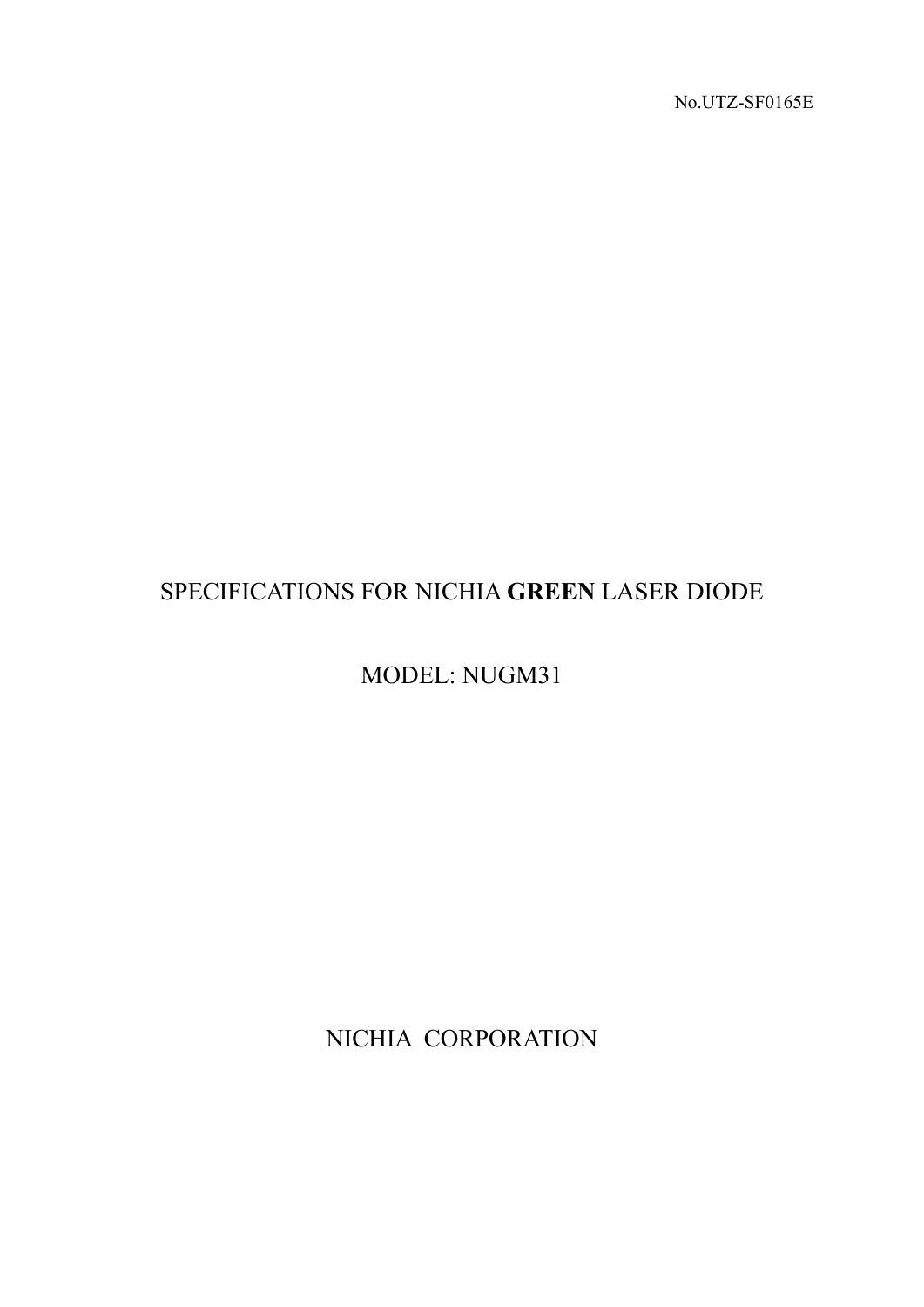# 0. Specifications

Green laser diode: NUGM31

(In this specification, the green laser diode is referred to as "LD", and the laser diode chip mounted on the LD is referred to as "LD chip".)

### 1. Specifications

### (1) Features

Forward Current: 1.6A(CW Operation), Tm=70°C, ACC(Auto Current Control) Operation

#### (2) Absolute Maximum Ratings

| <b>Item</b>                                     | Symbol | <b>Absolute Maximum Ratings</b> | Unit |
|-------------------------------------------------|--------|---------------------------------|------|
| Forward Current (Tm= $25^{\circ}$ C) *1)        | If     | 2.0                             |      |
| Allowable Reverse Current $(Tm=25^{\circ}C)*1)$ | lr(LD) | 85                              | mА   |
| Storage Temperature                             | Tstg   | $-40 \sim 85$                   |      |
| Operating Temperature *2)                       | Tm     | $0 \sim 70$                     |      |

\*1) Individual LD chip

\*2) Refer to Fig.1

#### (3) Initial Electrical/Optical Characteristics (Tm=25<sup>o</sup>C)

| <b>Item</b>                        |                               | <b>Symbol</b>      | <b>Test Condition</b> | Min.                     | Typ.                     | Max.                     | Unit    |
|------------------------------------|-------------------------------|--------------------|-----------------------|--------------------------|--------------------------|--------------------------|---------|
| <b>Optical Output Power</b>        |                               | Po                 | $If=1.6A$             | 22                       | (25)                     |                          | W       |
| Dominant Wavelength *3)            |                               | λd                 | $If=1.6A$             | 519                      | (525)                    | 531                      | nm      |
| Threshold Current                  |                               | Ith                | CW Operation          | 150                      | $\overline{\phantom{a}}$ | 500                      | mA      |
| Slope Efficiency                   |                               | η                  | CW Operation          | -                        | (18.5)                   | $\overline{\phantom{0}}$ | W/A     |
| Operating Voltage *4)              |                               | Vop                | $If=1.6A$             | 102                      | (114)                    | 126                      | V       |
| <b>Beam Pointing</b><br>Tilt Angle | Individual LD chip *5)        | $\Delta\theta$     | $If=1.6A$             | $\overline{\phantom{0}}$ | -                        | 1.1                      | $\circ$ |
|                                    | Average of 24 LD chips $*6$ ) | $\Delta\theta$ ave | If= $1.6A$            | $\overline{\phantom{0}}$ | -                        | 0.7                      | $\circ$ |
| Beam                               | Parallel                      | $\theta$ //        | If= $1.6A$            | $-0.15$                  | (0.15)                   | 0.45                     | $\circ$ |
| Divergence *7)                     | Perpendicular                 | $\theta\bot$       | $If=1.6A$             | $-1.5$                   | (0)                      | 1.5                      | $\circ$ |

All figures in this specification are measured by Nichia's method and may contain measurement deviations. () are reference figures.

 $*3$ )  $\lambda$ d is defined from trichromatic coordinate (x, y) values on chromaticity diagram calculated from the peak intensity higher than  $1/e^2$  shown in Fig.2.

\*4) When connected in series with the 24 LD chips.

\*5) Beam Pointing Tilt Angle  $\Delta\theta = \sqrt{\Delta\theta_{\mu}^2 + \Delta\theta_{\mu}^2}$  (Individual LD chip)

\*6) Average absolute value of Individual Beam Pointing Tilt Angle.

 $*7$ ) Full angle at  $1/e<sup>2</sup>$  from peak intensity (Individual LD chip)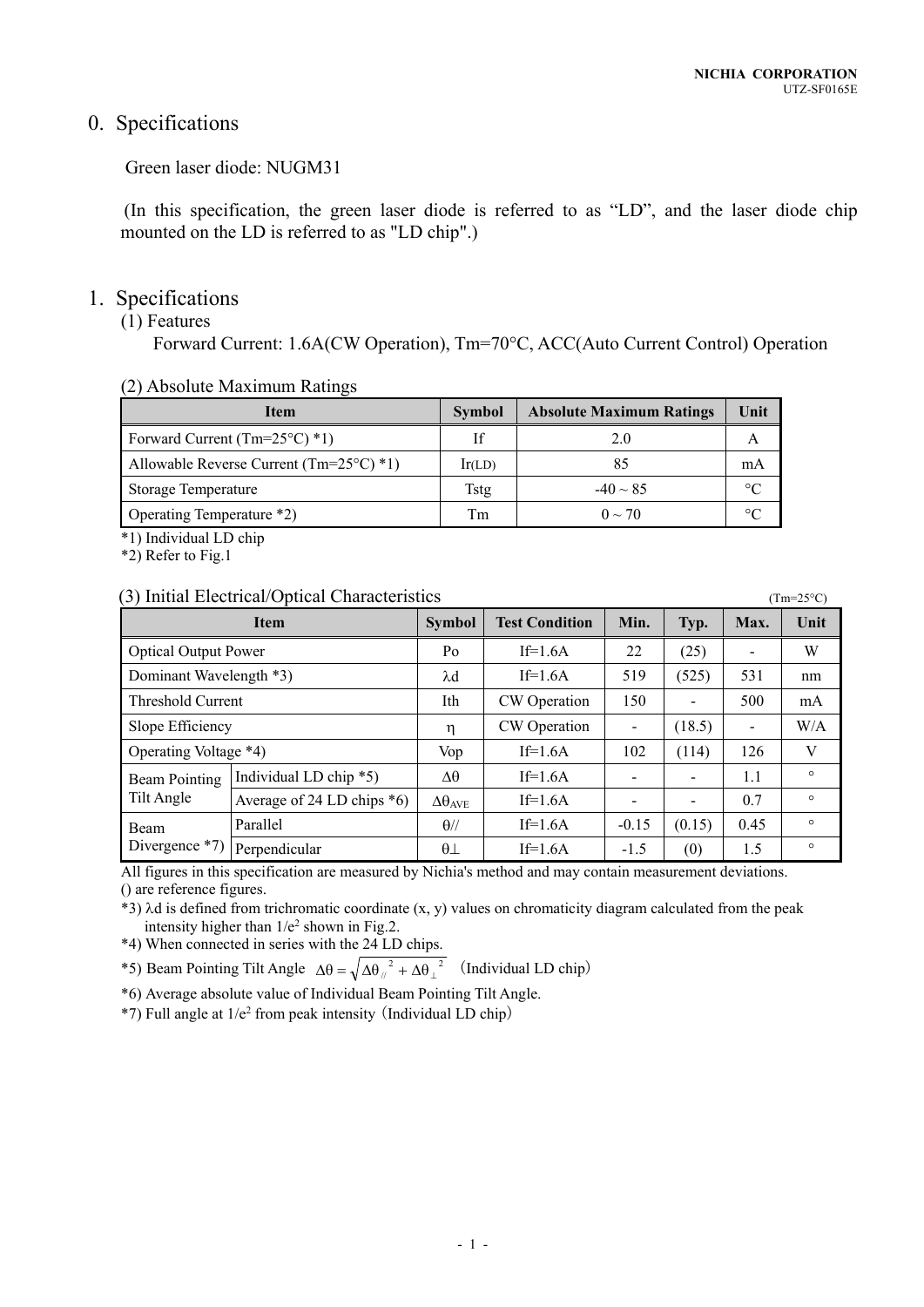#### (4) Lifetime Characteristics

| Item                             | <b>Symbol</b> | <b>Test Condition</b>       | Min. | Typ.                     | Max.                     | Unit |
|----------------------------------|---------------|-----------------------------|------|--------------------------|--------------------------|------|
| Estimated Lifetime $*8$ ) $*9$ ) | Life          | Cumulative Failure Rate 50% | 8000 | (20000)                  |                          | hrs  |
|                                  |               | Cumulative Failure Rate 1%  | 000  | $\overline{\phantom{a}}$ | $\overline{\phantom{a}}$ | hrs  |

() are reference figures.

\*8) Condition: Tm=70°C, ACC, If=1.6A (CW), N=24LD chips (Refer to Fig.3: 6series  $\times$  4 connection)

\*9) Calculation Method: Estimated in the linear extrapolation by degradation rate at tested duration 1000 hrs. Criteria for Judging the Defect of Lifetime: Po×0.5

Cumulative failure rate is calculated by the parameter greater than 500pcs.



Fig.1 Schematic diagram of measurement system



Fig.2 Definition of Dominant Wavelength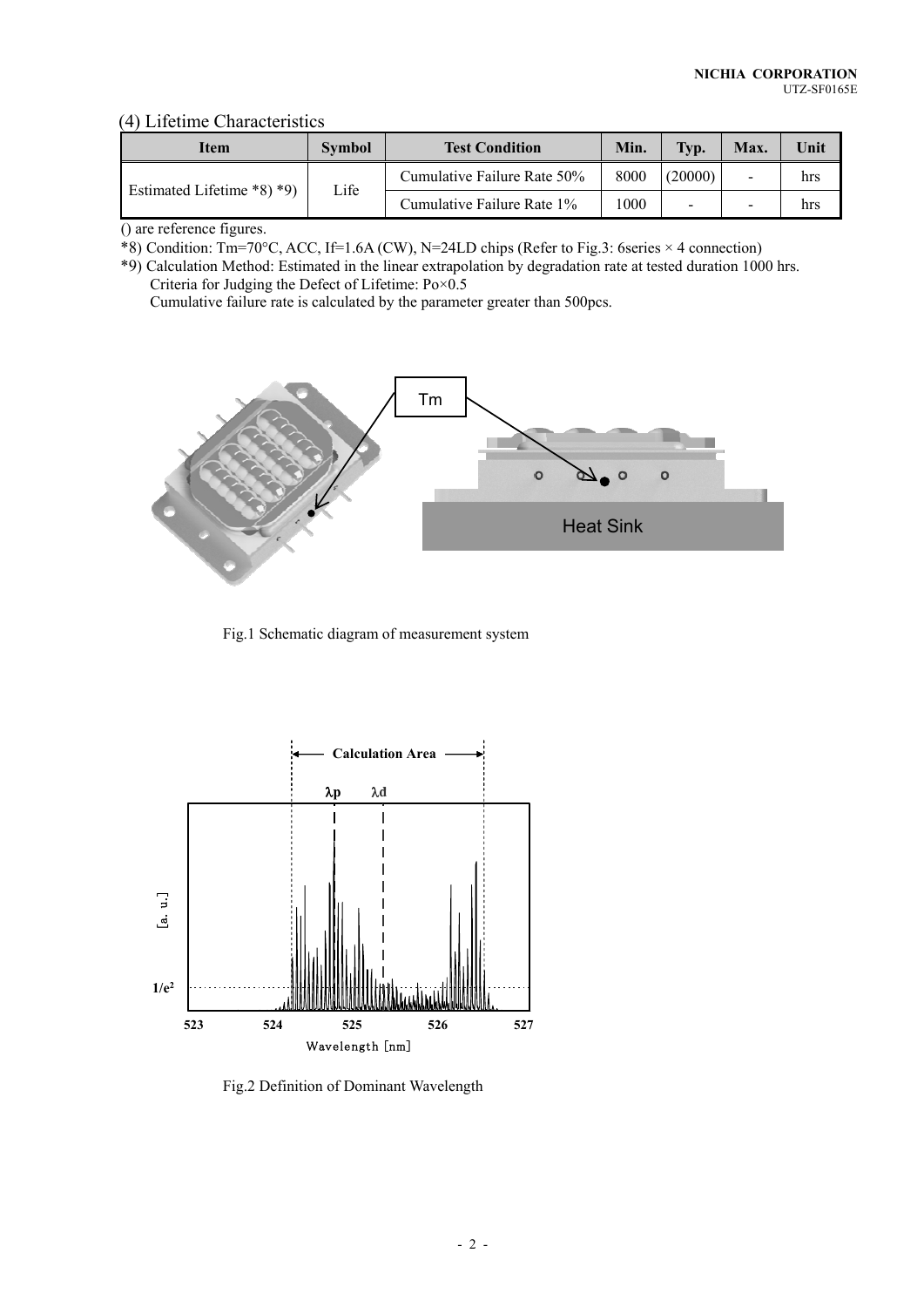

Fig.3 24LD chips Drive Circuit

# 2. Outline Dimensions and Materials Refer to the outline dimension pages within this specification.

# 3. Packaging

Refer to the packaging page within this specification.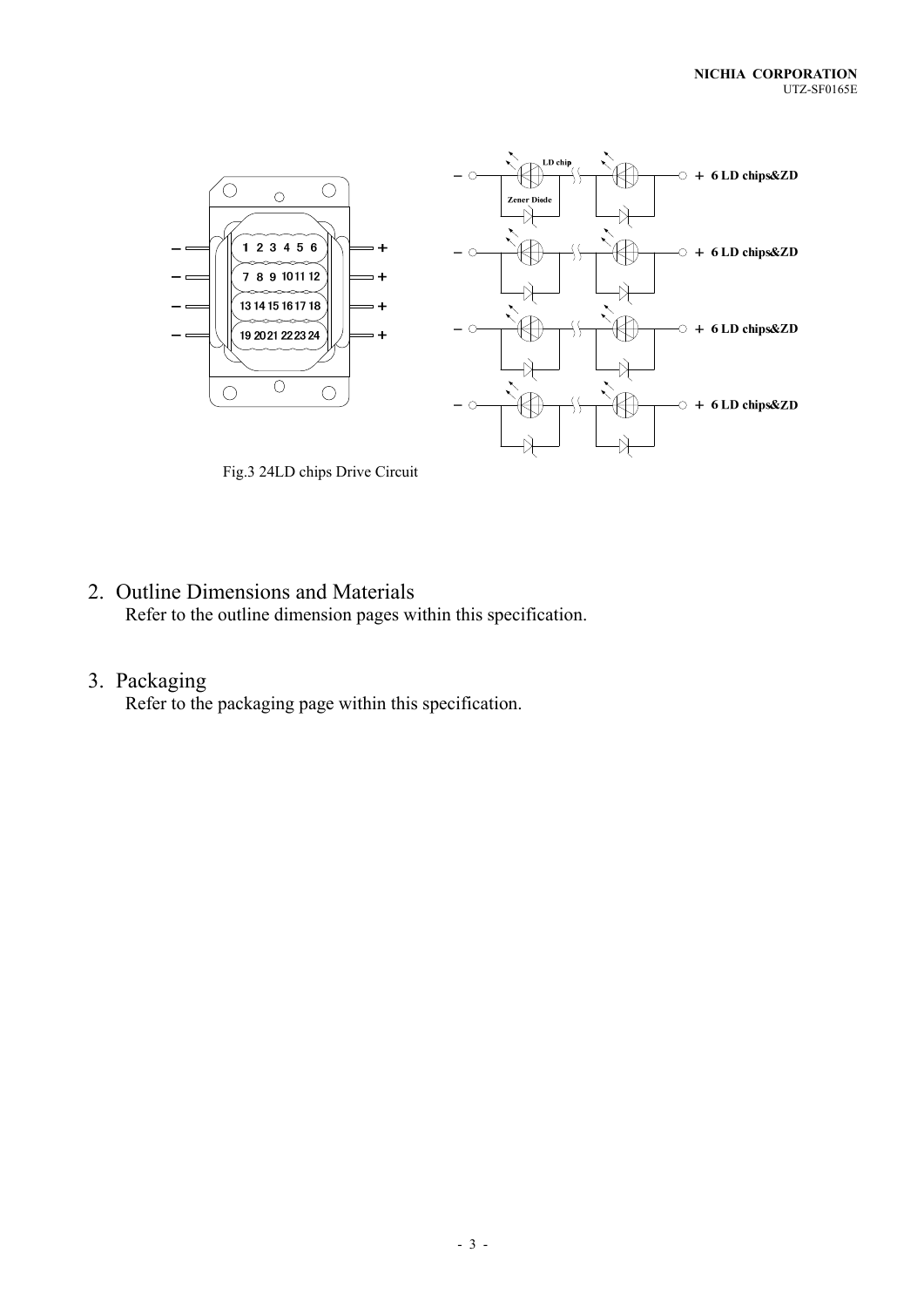

# 4. Typical Initial Optical/Electrical Characteristics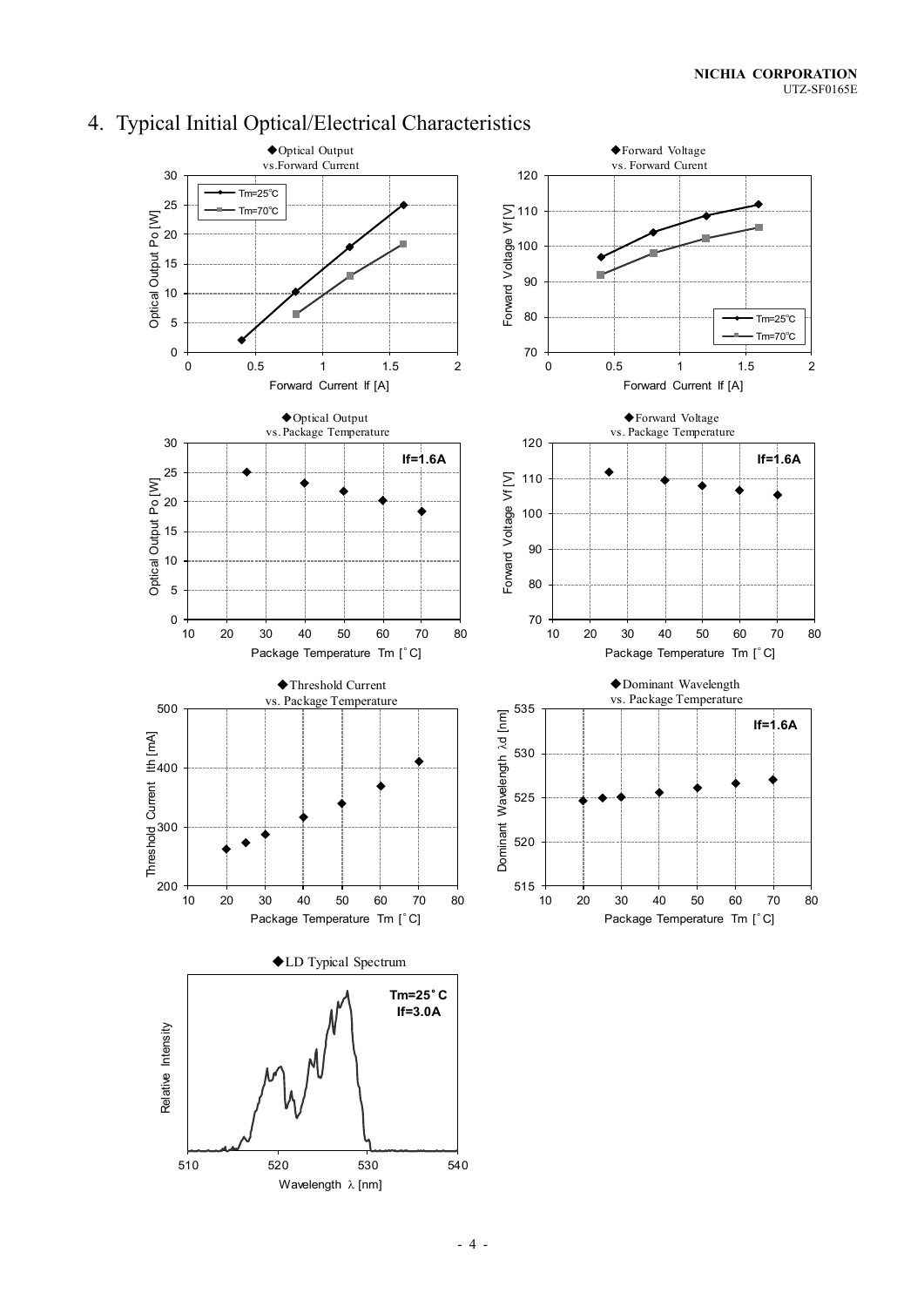# 5. Reliability

# (1) Test Items and Test Conditions

| <b>Test Item</b>                                    | <b>Test Conditions</b>                                                                        | <b>Note</b> | Compliant<br>Standard            | Criteria<br>for<br>Judging |
|-----------------------------------------------------|-----------------------------------------------------------------------------------------------|-------------|----------------------------------|----------------------------|
| Resistance<br>to Soldering Heat<br>(Hand Soldering) | Tsld = 350 °C $\pm$ 10 °C, 5 sec.<br>(2mm from the base of the lead)                          | 2 times     |                                  | $\mathsf{A}$               |
| Solderability                                       | Tsld = 245 °C $\pm$ 5 °C, 5 sec.<br>Lead-free solder (Sn-3.0Ag-0.5Cu)                         | 1 time      | <b>JEITA ED-4701</b><br>301 303A | B                          |
| Temperature Cycle                                   | $-40^{\circ}$ C (30min.) ~ 85 $^{\circ}$ C (30min.)                                           | 100 cycles  | JEITA ED-4701<br>100 105         | $\mathsf{A}$               |
| Vibration                                           | $200 \text{ m/s}^2$ , $100 \sim 2000 \sim 100 \text{ Hz (4min.)}$<br>4 cycles of each X, Y, Z | 48 min.     | JEITA ED-4701<br>400 403         | A                          |
| <b>Shock</b>                                        | $15000 \text{ m/s}^2$ , 0.5ms<br>X,Y,Z                                                        | 3 times     | <b>JEITA ED-4701</b><br>400 404  | $\mathsf{A}$               |
| High Temperature<br>Storage                         | $Ta = 85 °C$                                                                                  | 1000hrs.    | JEITA ED-4701<br>200 201         | $\mathsf{A}$               |
| Temperature<br><b>Humidity Storage</b>              | Ta = $85^{\circ}$ C, RH = $85\%$                                                              |             | <b>JEITA ED-4701</b><br>100 103  | $\mathsf{A}$               |
| Low Temperature<br>Storage                          | Ta = $-40$ °C                                                                                 | 1000hrs.    | JEITA ED-4701<br>200 202         | $\mathsf{A}$               |
| Life Test                                           | $Tm=70^{\circ}C$ , If=1.6A(CW), ACC Operation                                                 | $1000$ hrs. |                                  | $\mathcal{C}$              |

# (2) Criteria for Judging the Failure

|   | Item                        | Symbol | <b>Test Conditions</b> | Criteria for Judging the Failure                                                           |
|---|-----------------------------|--------|------------------------|--------------------------------------------------------------------------------------------|
| A | <b>Operating Voltage</b>    | Vop    | If= $1.6A$ (series)    | $>$ Initial value $\times$ 1.1<br>$\le$ Initial value $\times$ 0.9                         |
|   | <b>Optical Output Power</b> | Po     | $If=1.6A$              | $>$ Initial value $\times$ 1.1<br>$\le$ Initial value $\times$ 0.9                         |
|   | Beam Tilt Angle             | Aθ     | $If=1.6A$              | $\ge$ Initial value +0.5 deg.<br>$\le$ Initial value $-0.5$ deg.                           |
| B | Appearance                  |        | Solderability          | Less than 95%<br>(except for the plating contact point and<br>the 0.5mm from the lead tip) |
|   | <b>Optical Output Power</b> | Po     | Life Test Condition    | $>$ Initial value $\times$ 1.1<br>$\le$ Initial value $\times$ 0.9                         |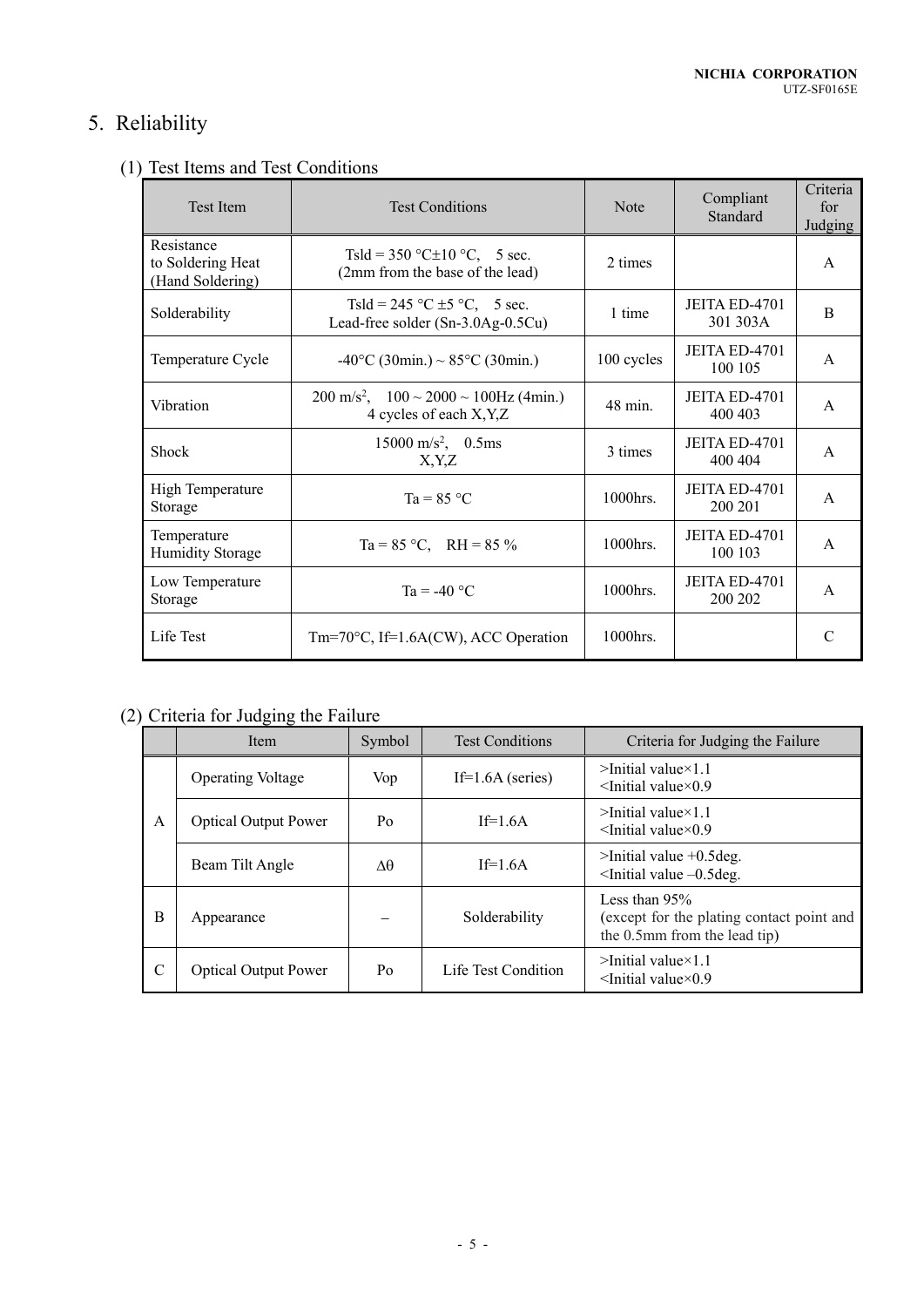# 6. Cautions

- Semiconductor devices, including Nichia laser diodes (the LD), can be damaged or fail in certain probability. The probability can be largely affected by the circuit used and/or environmental conditions. The following precautions should be carefully reviewed and followed to avoid the risk of any damage or failure.
- When incorporating the modules, equipment, systems, etc., Purchaser must acknowledge that any LD can be failed statically and must design its equipments fail safe design to avoid consequential bodily and/or property damage.
- This LD uses a resin to secure the lens. The securing strength will be sufficient under normal use; however, depending on how the LDs are used, the lens may be removed. To ensure the safety and reliability of the LDs, ensure that the following precautions are followed when using the LDs.

### 1. LASER BEAM CAN DAMAGE EYES:

 Laser Light can damage the human eyes and skin. Do not expose the eye or skin to laser light directly. This Laser product has an optical lens and emits a collimated laser beam. The light from this product, both direct and reflected, is very harmful as it can propagate a long distance while maintaining high optical density. When handling the product, wear appropriate safety glasses to protect eyes from laser light including reflected and stray light. The reflected and stray light spilling into an unintended area should be attenuated and/or absorbed.



- When handling the LD, wear appropriate safety glasses to prevent laser light, even any reflections from entering to the eyes.
- Use of the LD should conform to **Class 4 of the IEC60825-1 and 21 CFR Part 1040.10 Safety Standards**.
- 2. Static Electricity and Electrical Surges:

Static electricity or electrical surges will reduce and degrade the reliability of the LD. When working with the LDs take countermeasures to avoid the generation of static electricity, including the following:

- Use or wear appropriate work clothes, gloves, shoes, grounded wrist straps and other tools to avoid static electricity.
- Wrist band must be grounded by high resistance (1M Ohm) wire.
- Use anti-static case for transport and storage of the LD.
- Use fully grounded workbenches, soldering tools, equipment and circuits. Especially, soldering iron must be leak-free type. Ground the equipment and the circuit to be connected, and surge current must be blocked at the power supply.
- Insulating materials will not release static electricity. Use ion blower to neutralize the electrostatic.
- To prevent electrostatic generation, maintain environmental humidity more than 40%.
- Do not connect or disconnect oscilloscope probes or voltage meter cables when the LD is operated. That may cause surge.
- Do not use the LD near a Glow Electric Discharge Tube or similar equipment, due to the chance of inducing an electrical surge by high frequency noise.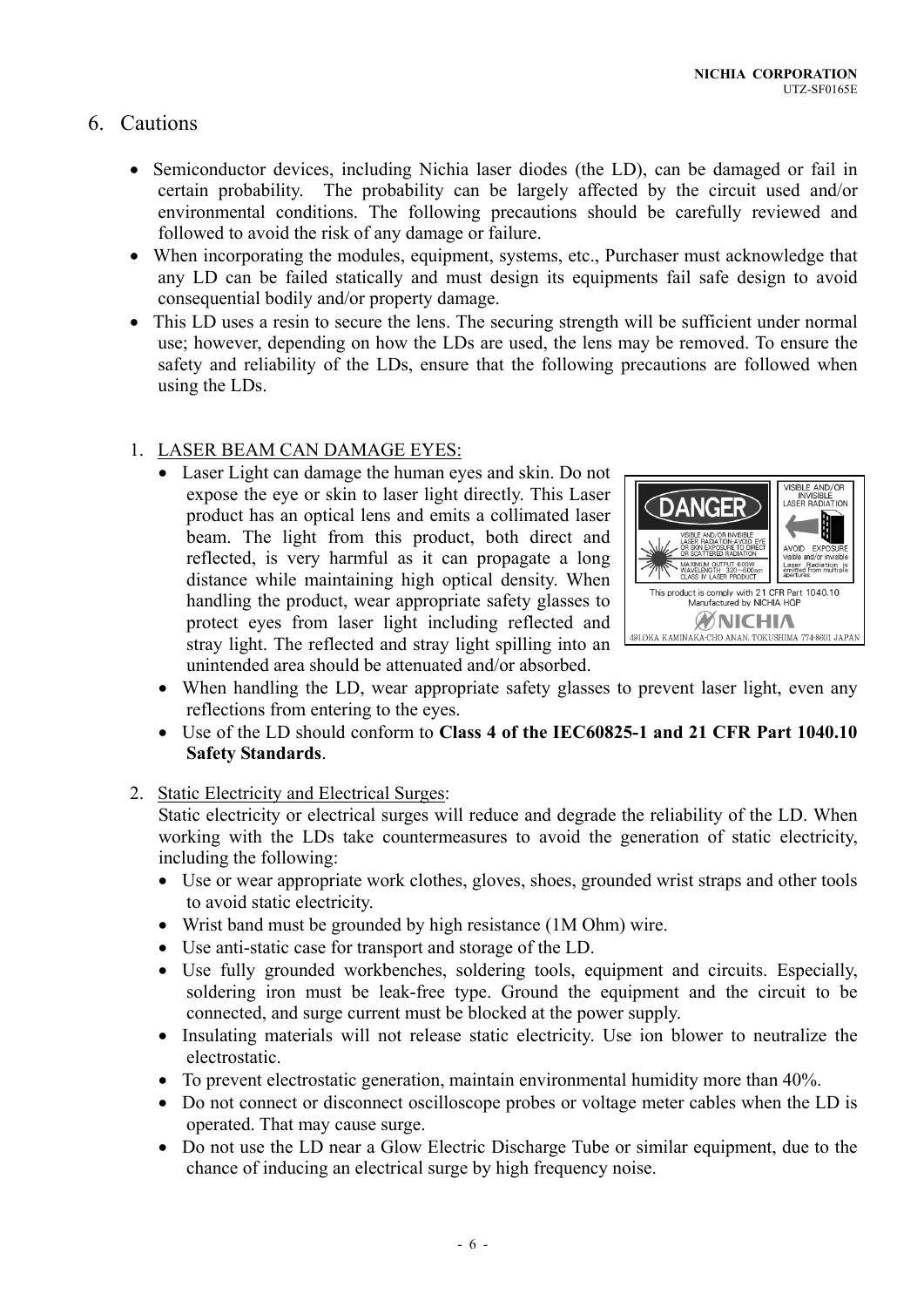

#### 3. Absolute Maximum Ratings:

Active layer of mounted LD chips shall have high current density and generate high electric field during its operation. In order to prevent excessive damage, the LD must be operated strictly below Absolute Max Rating.

The LD will have shorter lifetime if used at higher temperature. In order to elongate the lifetime, design the equipment to use the LD at lower temperature and lower output power.

During operation, if the forward current and/or optical output power are increased the lifetime of the LDs will decrease. Ensure that the LDs are operated within the recommended conditions.

#### 4. Operating Power Supply:

When adjusting the operation current, make sure to simultaneously monitor the optical output power by power meter.

The LD shall change its Vf requirement and optical output power according to temperature change. Also, the LD will require more operation current to maintain same output power as it degrades. In order to maintain output power, use of APC (Automatic Power Control) is recommended, which use feedback of the optical output power to adjust the operation current.

Confirm that electrical spike current generated by switching on and off does not exceed the maximum operating current level specified herein above as absolute max rating. Also, employ appropriate countermeasures to reduce chattering and/or overshooting in the circuit.

ACC (Auto Current Control) mode is recommended for the Product operation. Also, please be careful for the overshooting in order to avoid excessive optical output power as the laser operation is started.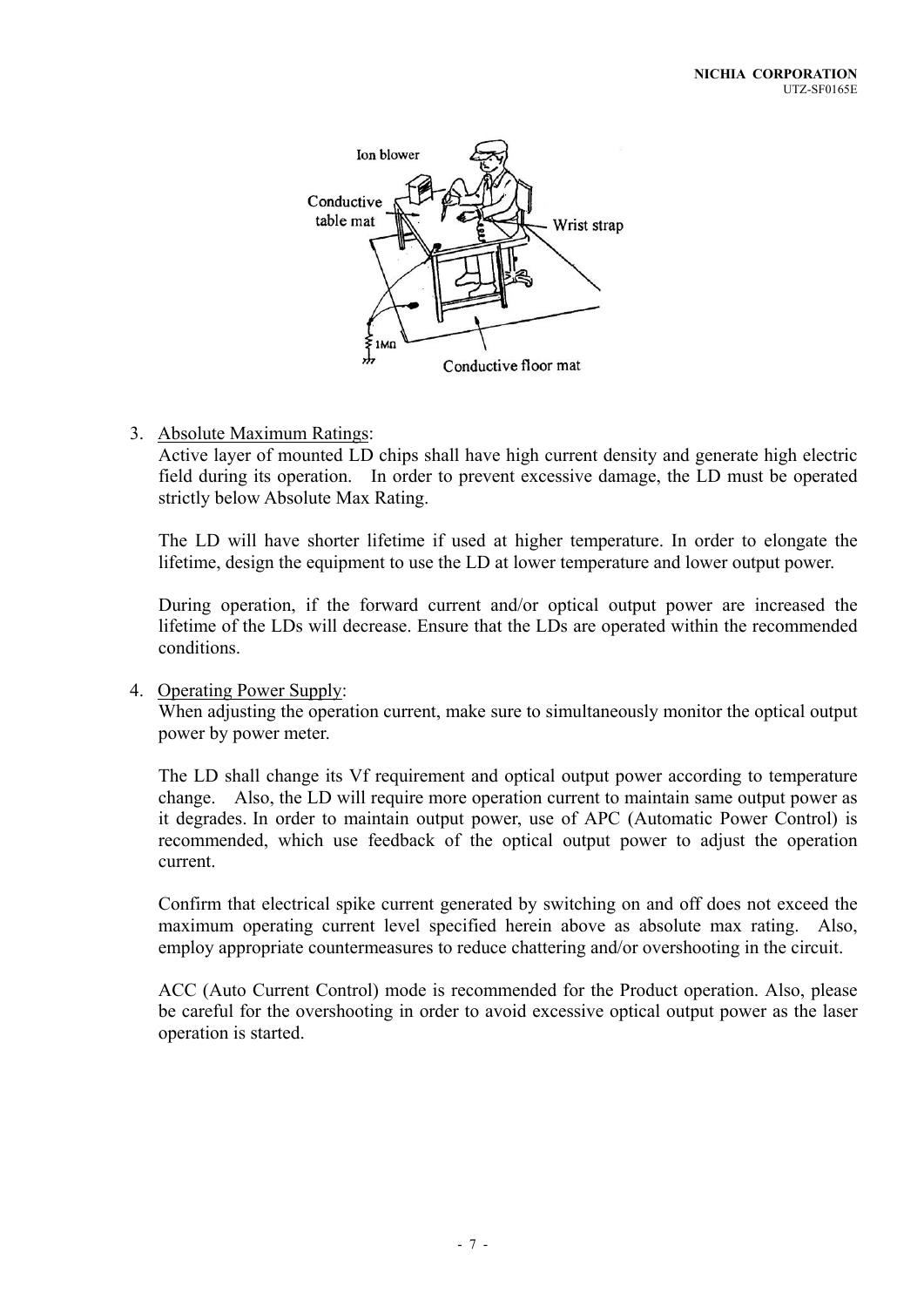#### 5. Design Consideration:

LDs may fail as either a short circuit or an open circuit. If an LD shorts during operation, the forward voltage of the LD may fluctuate greatly. When designing a circuit, ensure that both short and open circuits are considered and that there will be no issues if a short or open circuit occurs.

Since this LD uses a resin to secure the lens, if the lens becomes removed during operation, it may cause unintentional laser exposure to occur (e.g. random radiation) leading to accidents/injuries (e.g. causing an object to smoke, fire, and the laser light to escape). Ensure that the chosen system includes a safeguard (e.g. containing the laser light, emergency shutdown, etc.).

#### 6. Heat Sink:

The use of heat sinks is strongly recommended to reduce increases in temperature and in the operating current of the LD. If the heat dissipation capability is not sufficient, the temperature of the LD will increase, light output power will decrease, and the LD could be damaged or destroyed due to escalating increases in temperature and in the operating current.

It is recommended that the base plate of the LD should firmly touch the heat sink panel in order to efficiently dissipate heat. Heat sink characteristics depend significantly on its construction, materials and shape. The selection of the heat sink and the design of the circuit should take into account heat resistance and dissipation.

7. Storage:

Rapid fluctuations in the storage temperature and/or humidity should be avoided both before and after opening the antistatic bag. After opening the antistatic bag, the storage conditions should be a temperature within the range of 5°C to 35°C and a relative humidity within the range of 40% to 75%. Before opening the antistatic bag, any storage temperatures and humidity levels which are outside of those parameters should be avoided.

The package (including the leads) of the product except glass part is plated. The plating surface may be deteriorated by corrosive gases or similarity.

The LD must be stored in clean atmospheric environment, and recommended to be assembled at the earliest timing.

The LD shall be used within one year after the receipt. Shelf life is one year.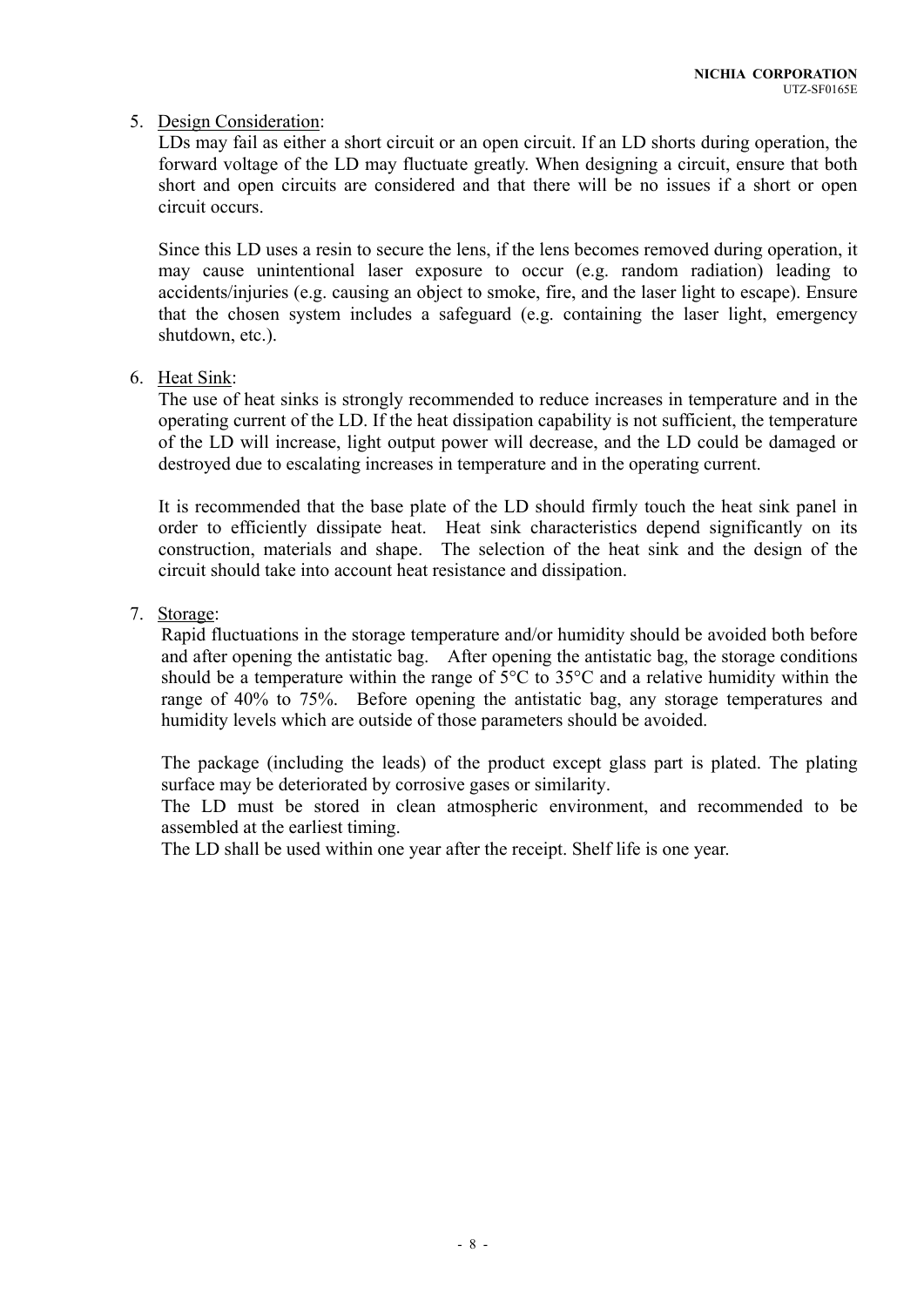8. Installation and Soldering:

Do not apply excessive stress to the leads, because it may deteriorate hermetically. Excessive stress to the plate of the LD can cause the plate to deform or break, or cause deterioration to the LD characteristics.

- This product is designed to be hand soldered. If reflow soldered, Nichia cannot guarantee its reliability.
- Bending leads: Bend the leads of the LD at a point no closer than 2 mm from the base of a lead on the LD. Maximum bending angle is 90 degree.
- Tensile/Indentation load: Maximum tensile load or indentation load on lead is 5N.
- Soldering temperature: Keep soldering Iron at less than 350 degrees Celsius (662 degrees Fahrenheit), and for no longer than 3 seconds.
- Soldering position: Solder the leads at a point no closer than 2 mm from the base of a lead on the LD.
- Do not solder the base plate of the LD directly onto the heat sink panel.
- Do not heat directly to the glass part of the base of a lead.
- Do not attach solder and others to the glass of part the base of a lead.

Do not add excessive stress and/or shock to the product because it can cause the plate to deform and the glass breakage, therefore cause deterioration to the product characteristics.

- 9. Beam Shape; Lens Care:
	- The beam from the LD forms a collimated oval shape that has been corrected by the lens array.
	- The shape of the beam must be converged by the appropriate lens to conform to the utility of the circuit.
	- Handle the LD carefully to avoid damage to or staining of its lens surface because those may cause to decrease light output power and change the beam shape.
	- Due to its short wavelength and high optical output power, optical depositions on optical path may occur depending on surrounding conditions. Appropriate design or countermeasures should be used to avoid optical depositions.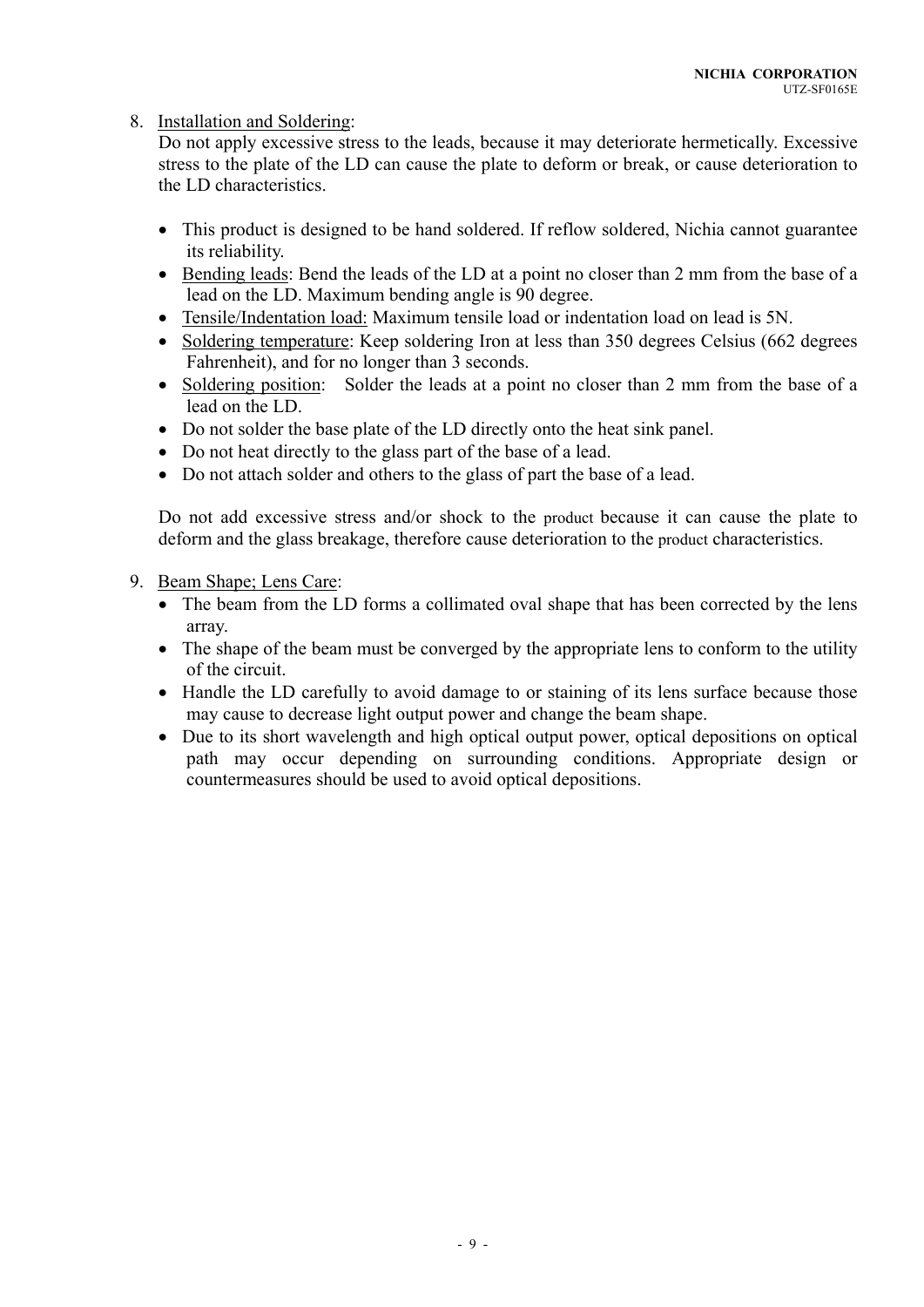## 7. Limited Warranty

#### Limited Warranty

- (1) Nichia warrants that the LD itself, not incorporated into any module, equipment and/or system designed and/or manufactured by any party other than Nichia, shall perform in accordance with its specifications. This warranty shall become immediately null and void if any of Nichia's instructions set forth above are not followed.
- (2) The Purchaser must acknowledge that any LD can statistically fail and must design its equipments in a fail safe design. It is Purchaser's responsibility to confirm that the LD, as described in Nichia's specifications, meets the life expectancy needs of, and provides the features required by the Circuit and any related modules, equipment and/or systems.
- (3) This LD is intended to be used for household appliances, electronic devices (e.g. mobile communication devices); it is not designed or manufactured for use in applications that require safety critical functions (e.g. aircraft, automobiles, combustion equipment, life support systems, nuclear reactor control system, safety devices, spacecraft, submarine repeaters, traffic control equipment, trains, vessels, etc.). If the LDs are planned to be used for these applications, unless otherwise detailed in the specification, Nichia will neither guarantee that the LD is fit for that purpose nor be responsible for any resulting property damage, injuries and/or loss of life/health.

This LD does not comply with ISO/TS 16949 and is not intended for automotive applications.

#### Warranty Service

Warranty service is available during the one (1) year period commencing on the date of shipment from Nichia. During the Warranty Period, if the Purchaser finds failure or defect, following process shall be taken:

- (1) Fill in and send "Questions for Laser Damage Analysis" to Nichia and obtain Return Authorization Number (RA number)
- (2) Return to QA Manager Nichia Corp. 491 Oka, Kaminaka-Cho Anan-Shi, Tokushima 774-8601, JAPAN. The Purchaser must bear all packaging, handling, insurance and shipping costs that incurred related to returning the LD to Nichia.
- (3) Nichia shall conduct full analysis of the returned LD. If Nichia determines that the LD fails to meet the Limited Warranty above, Nichia will send the Purchaser equivalent quantity of replacement LDs. If Nichia determines that the LD was damaged after the shipment from Nichia, Nichia shall contact the Purchaser, at which time the Purchaser may request either service of the LD by Nichia (at its standard fees therefore) or return of the LD to Purchaser.

Disclaimer of Warranties

NICHIA HEREBY DISCLAIMS ALL OTHER WARRANTIES INCLUDING, BUT NOT LIMITED TO, IMPLIED WARRANTIES OF MERCHANTABILITY AND FITNESS FOR A PARTICULAR PURPOSE.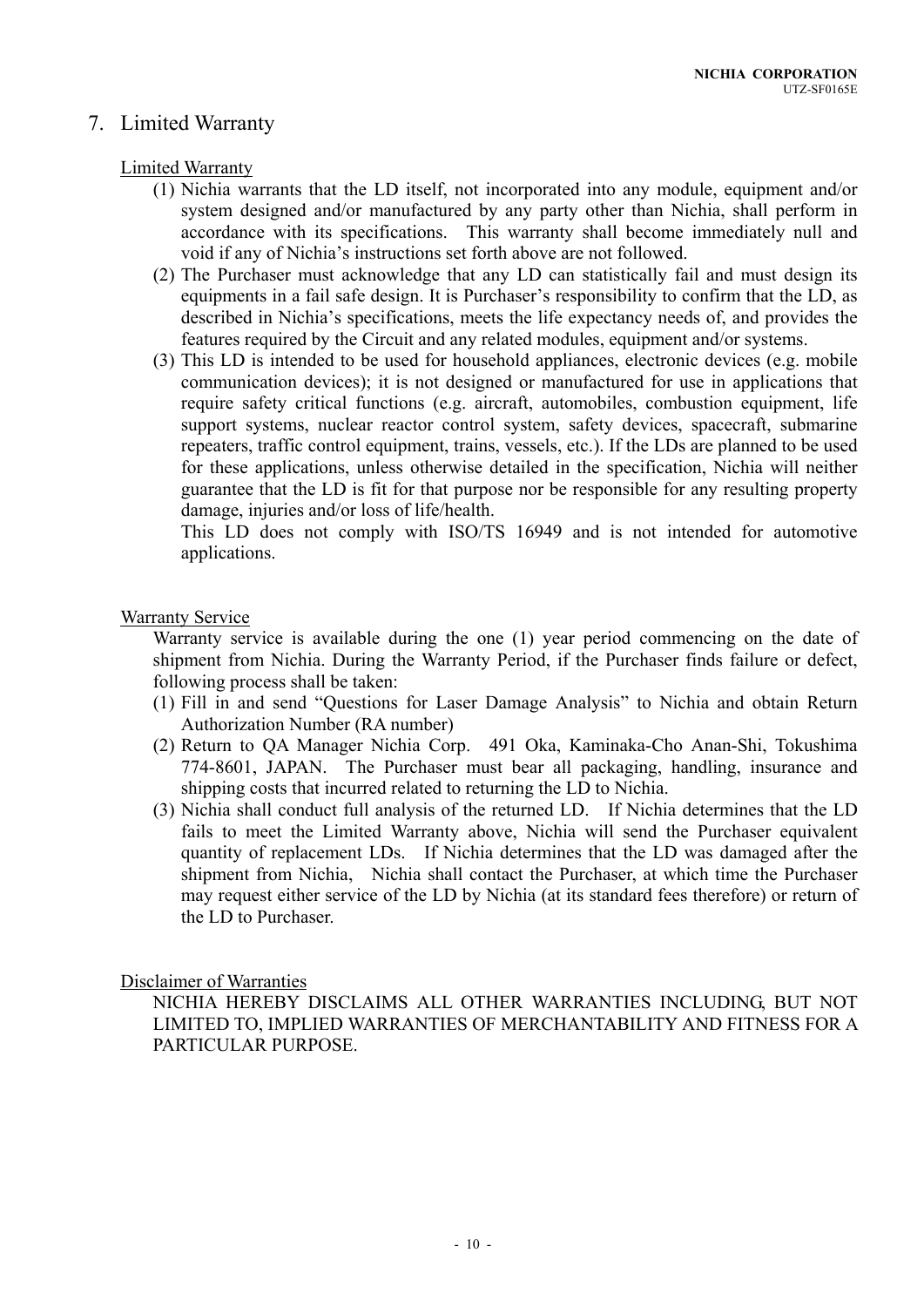#### Limitation of Liability

THE PURCHASER'S SOLE REMEDY IN THE EVENT OF A BREACH OF THE ABOVE WARRANTY SHALL BE, AT NICHIA'S OPTION AND IN ITS SOLE DISCRETION, REPAIR OR REPLACEMENT OF THE LD. NICHIA SHALL HAVE NO OTHER LIABILITY WITH REGARD TO ANY OTHER DAMAGES INCURRED BY PURCHASER WITH REGARD TO ANY DEFECTIVE LD, INCLUDING, BUT NOT LIMITED TO, LIABILITY RESULTING FROM ANY ACCIDENT, DAMAGE OR INJURY RELATED TO THE LD CAUSED BY ACCIDENT, MISUSE, ABUSE, NEGLECT, MISAPPLICATION, INCORRECT USE OF ELECTRICAL VOLTAGE, ELECTRICAL FLUCTUATIONS OR SURGES CAUSED BY IMPROPER OR FAULTY INSTALLATION, IMPROPER CONNECTIONS WITH ANY OTHER CIRCUITS, SYSTEMS, PERIPHERALS OR LDS, LD ALTERATION OR MODIFICATION, UNAUTHORIZED REPAIR, COSMETIC DAMAGE OR CUSTOMER ADJUSTMENTS, USE OF UNAUTHORIZED PARTS OR EQUIPMENT WHICH DAMAGE OR CAUSE FAILURE OF THE LD, PROBLEMS DUE TO INCOMPATIBILITY WITH ANY OTHER MODULE, EQUIPMENT OR SYSTEM, OR ANY ACTS OF NATURE.

#### Reverse Engineering

Nichia prohibit Purchaser from reverse engineering, disassembling, or taking any other steps to derive the structure or design of the LD. Any attempt to derive the structure or design of the LD shall be deemed breach of this Agreement, and shall make the limited warranty set forth above null and void.

#### Miscellaneous

- (1) Acceptance Test: The Purchaser shall perform an acceptance test on the LD within fourteen (14) days of the date of shipment by Nichia of the LD.
- (2) The formal specifications must be exchanged and signed by both parties before large volume purchase begins.
- (3) The appearance and specifications of the LD may be modified for improvement without notice.
- (4) The content of this specification may be revised without notice.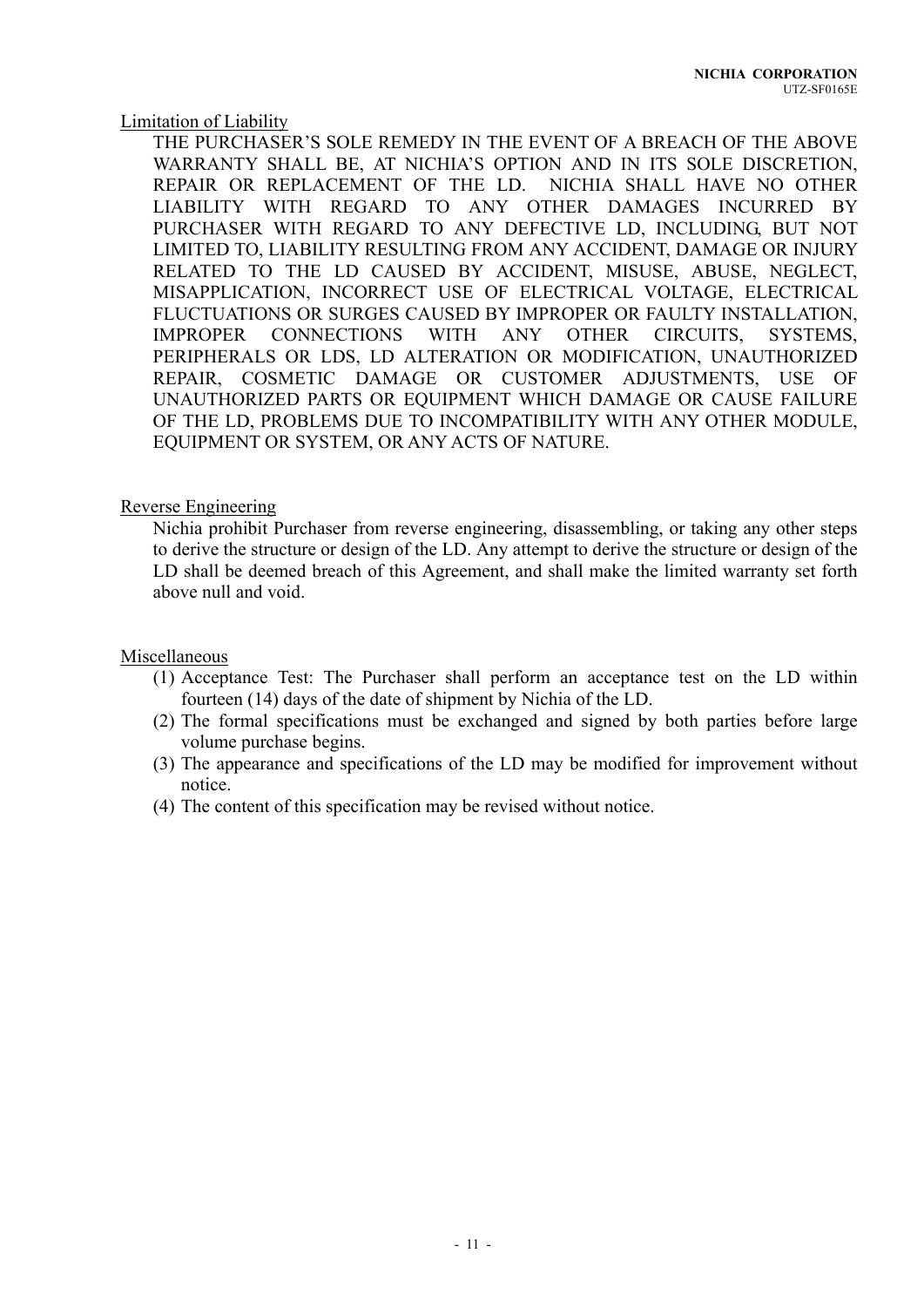#### **NICHIA CORPORATION**  UTZ-SF0165E

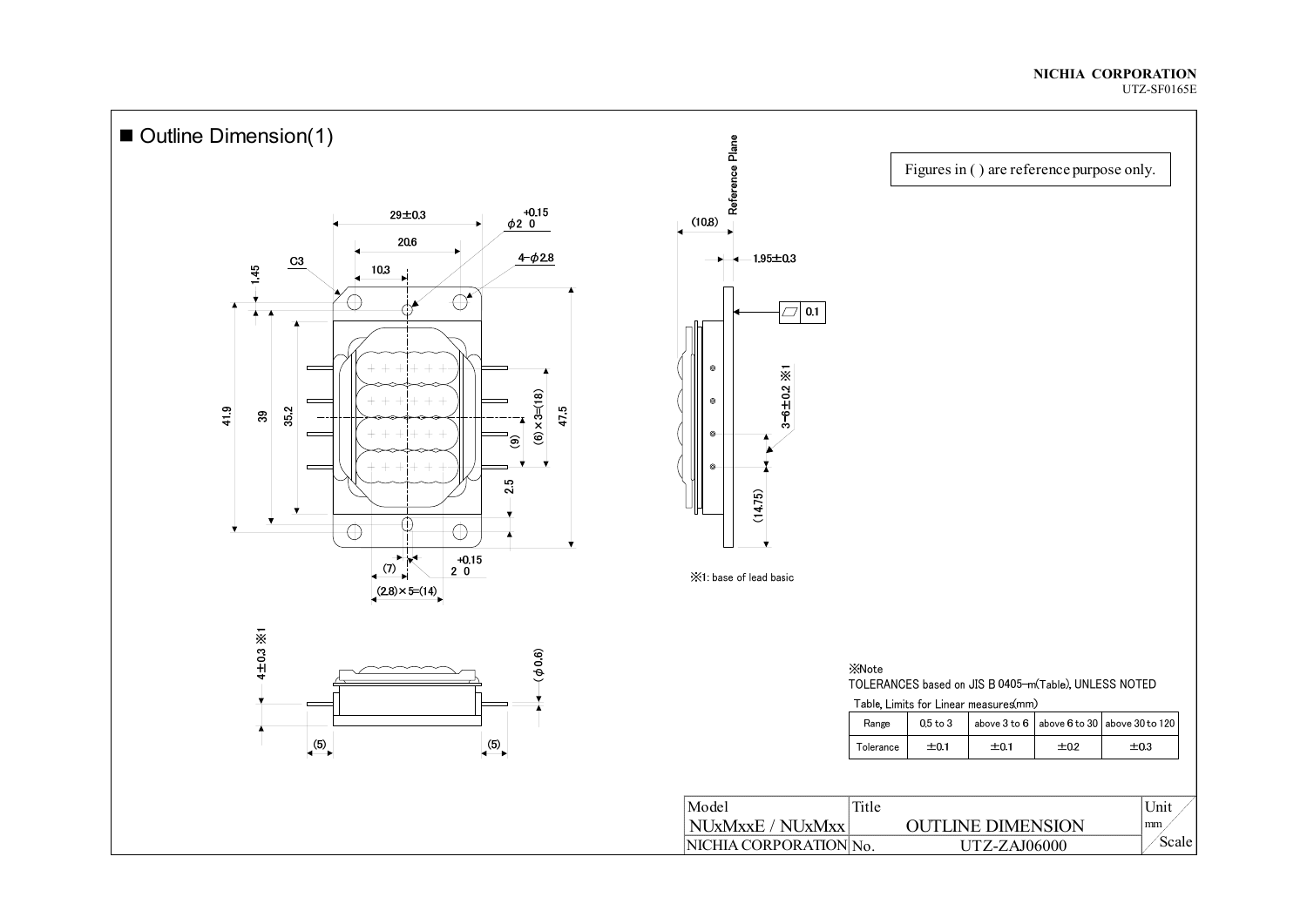#### **NICHIA CORPORATION**  UTZ-SF0165E